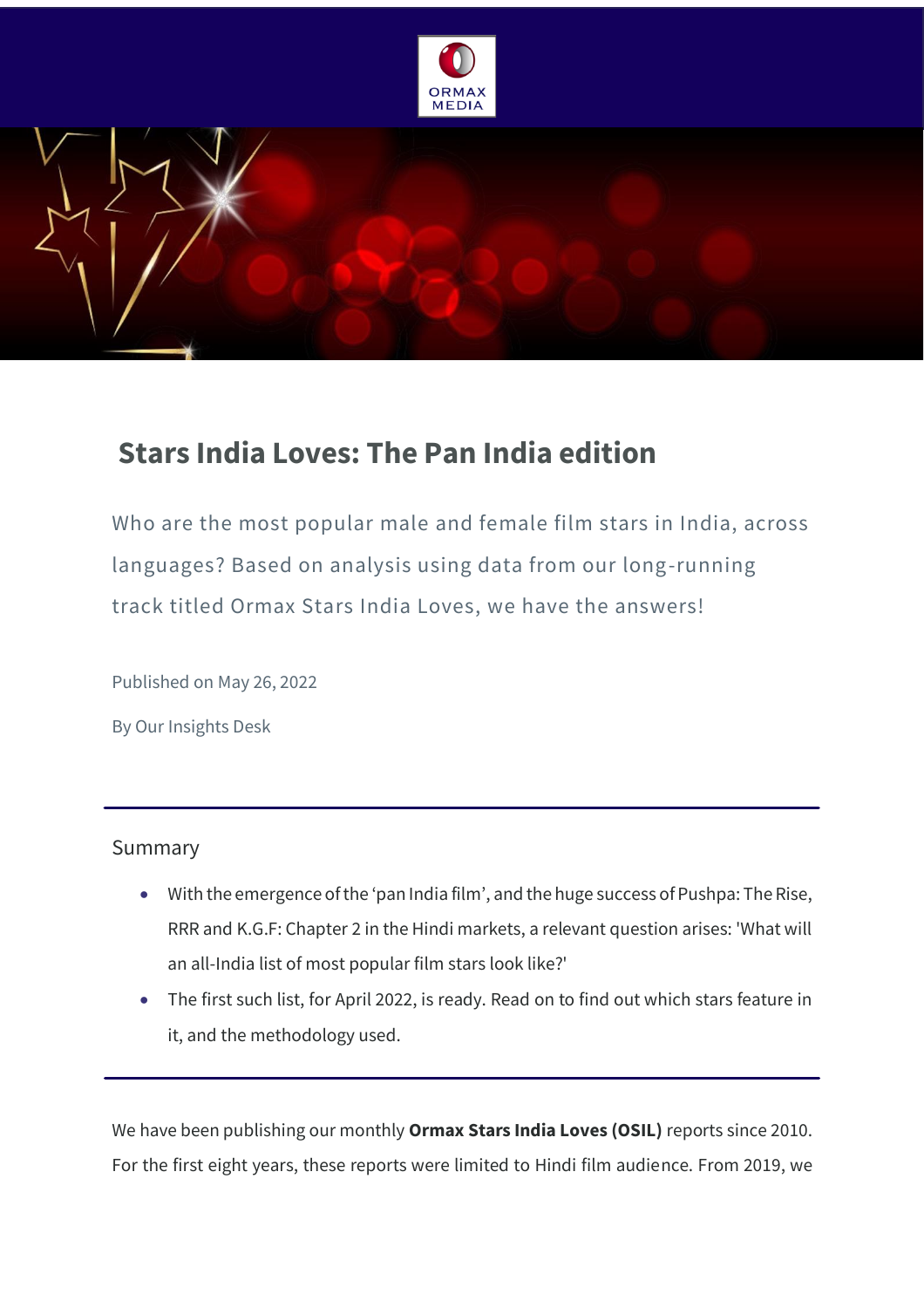

added more languages to OSIL, starting with Hollywood, Tamil and Telugu, and eventually expanding to nine languages, by adding Kannada, Malayalam, Marathi, Punjabi and Bengali in 2021.

We publish OSIL reports monthly (for Hindi, Hollywood, Tamil, Telugu, Kannada & Malayalam) or quarterly (other three languages), and post the top male & female stars lists on our social media handles. These posts, especially those on the South markets, are widely shared and discussed.

Over the last six months, with the emergence of the 'pan India film', and the huge success of Pushpa: The Rise, RRR and K.G.F: Chapter 2 in the Hindi markets, we have been asked what an all-India list of most popular film stars would look like. This question is both relevant and fascinating in equal measure. We are happy to share that in addition to the individual language lists, we will be publishing all-India lists of top 10 male & female film stars on social media every month, starting with data collected in April 2022.

## *For methodology details, scroll to the last section of this article.*

## **Most Popular Male Film Stars (All India)**

The list is dominated by stars whose original language of work is Telugu (5) and Tamil (3). Yash, whose original language of work is Kannada, features in the list too. Akshay Kumar, the no. 1 star in the Hindi OSIL report for a few years now, is the lone 'Bollywood' star in this list.

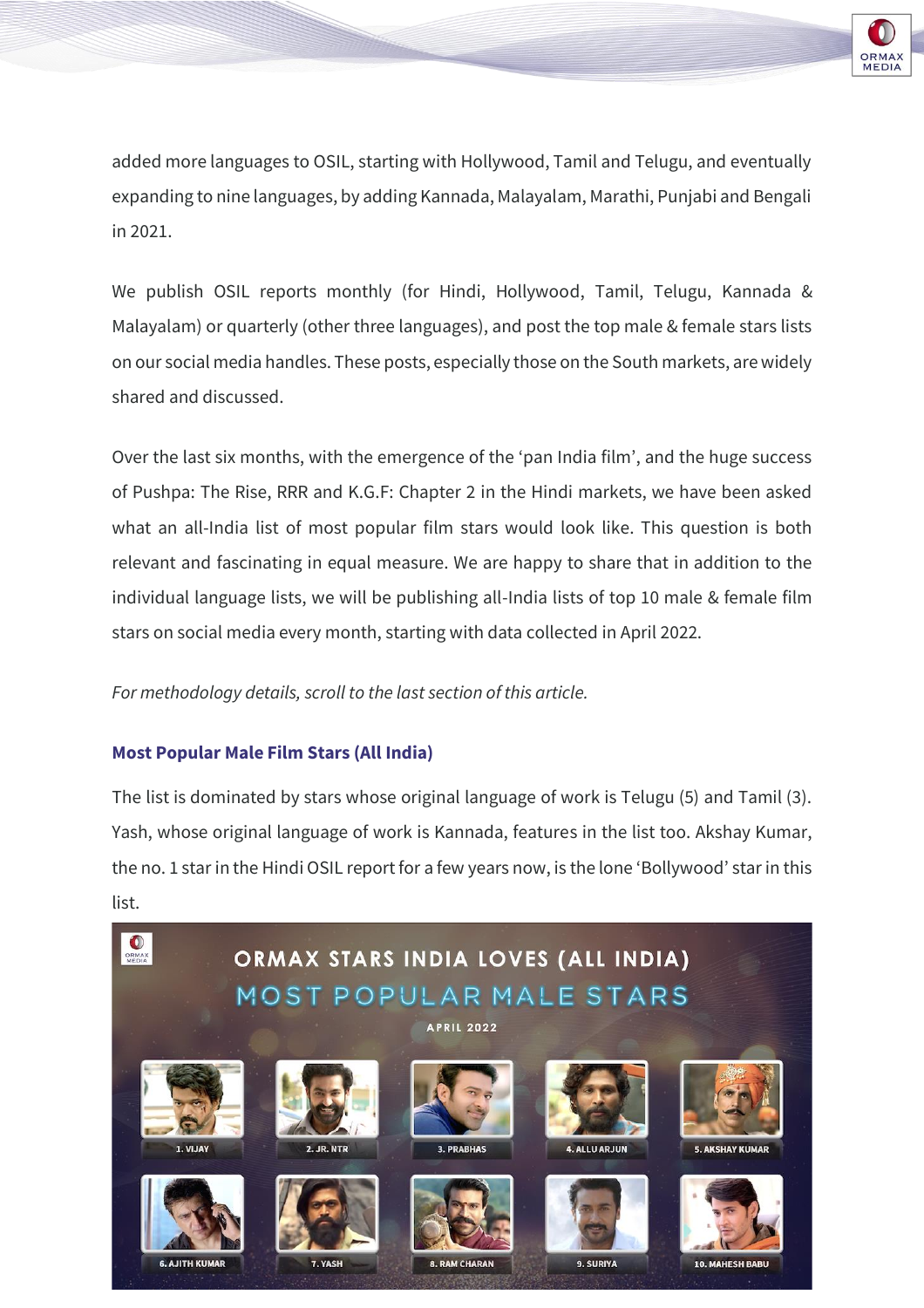

#### **Most Popular Female Film Stars (All India)**

5 Telugu, 3 Hindi and 2 Tamil stars make the top 10 female stars list. However, crosslanguage popularity is more prominent among female stars compared to male stars. Rashmika Mandanna features in the OSIL reports for four languages, while Samantha, Nayanthara, Keerthy Suresh and Pooja Hedge feature in three languages each. Among male stars, Yash features in four languages, and Allu Arjun in three. No other male star has a threshold popularity share in more than two languages.



You can follow our social media handles on **[Twitter](https://twitter.com/OrmaxMedia)** and **[Instagram](https://www.instagram.com/ormaxmedia/)** for monthly updates on Ormax Stars India Loves (All India).

#### **Methodology**

In Ormax Stars India Loves, regular theatre-going audience in each language are asked to name their top 2 favorite male and female stars in that language. Audience watching films in multiple languages are asked to name their favorite stars in each language separately. The total sample size covered across languages every month is more than 10,000. The target group spans metros, mini metros and small towns, in proportion of their contribution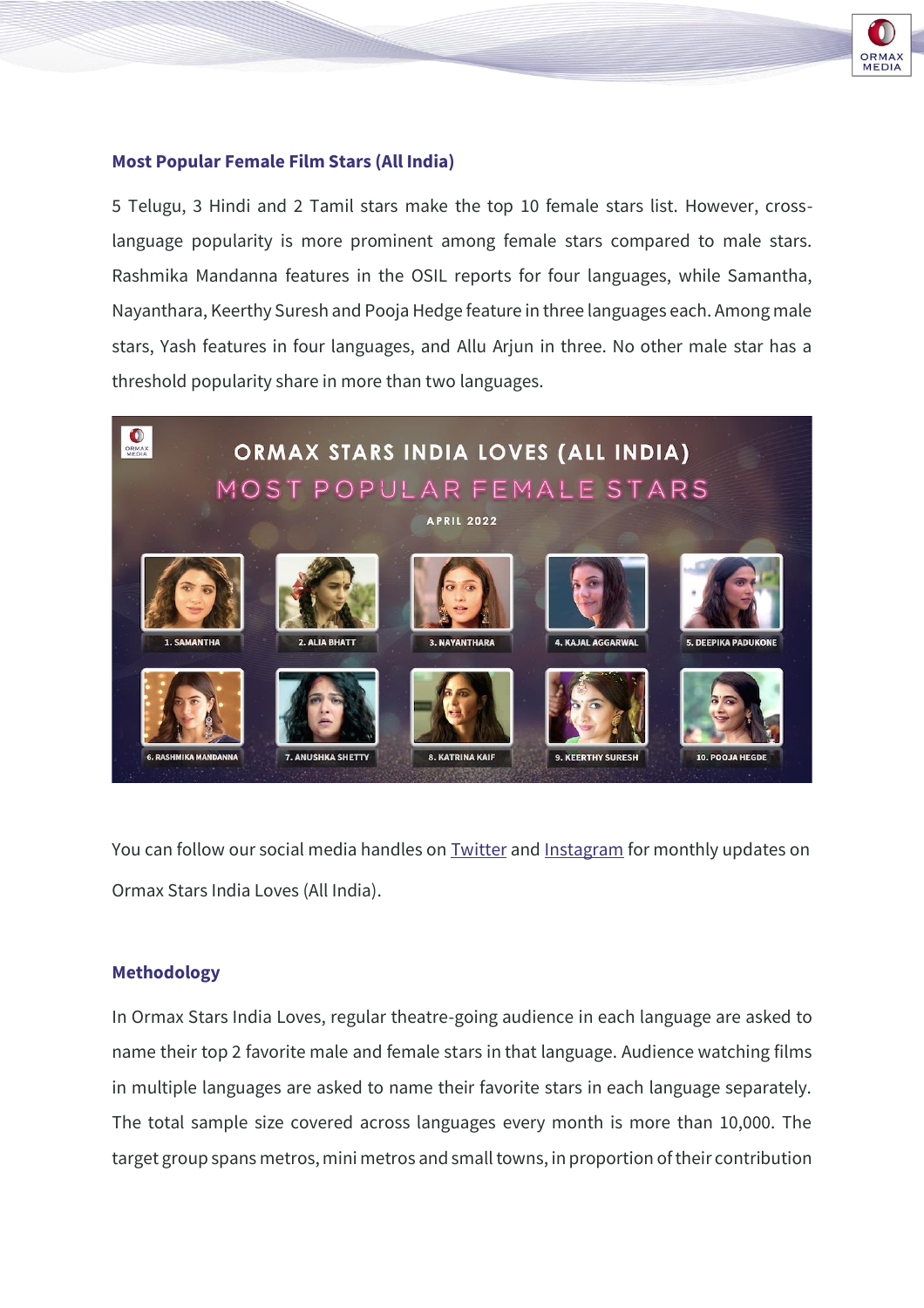

to theatrical footfalls over the last two years. Similarly, gender and age (15+ yrs.) weights are based on contribution to theatrical footfalls. The data thus collected is used to generate the language-specific OSIL lists.

To arrive at the all-India list, each language is assigned a weight, with which the OSIL popularity share of all stars in that language is multiplied. These are two components to this weight: the Market Size component and the Gender Skew component.

The Market Size component is simply the theatrical footfalls coming from each language market over the last two years. Hence, languages contributing more to national footfalls will get assigned a higher weightage than others. Our other reports, such as , have more information related to language-specific footfalls. If an Indian film (e.g., K.G.F: Chapter 2) releases in multiple languages, footfalls from each language are assigned to that language, in the Market Size weights calculation. However, for Hollywood films, all the footfalls are clubbed under "Hollywood", which we treat as a "quasi language" in our box office work.

The Gender Skew component is a bit more complex. In OSIL, we ask each survey participant to name two male stars and female stars each. Hence, we are not 'pitting' male stars against female stars in OSIL. But when we are merging lists across languages, an important question arises: What is the gender breakup of "favorite star", and does this vary by language?

To answer this, we conduct a parallel survey every year, where we ask participants to name their most favorite film star (in that language), irrespective of their gender. In the recent round conducted, 77% Hindi audience picked a male star, while 23% picked a female star. This proportion was even more male-skewed for the South languages, in the 81-87% (male stars) range.

These proportions become the Gender Skew component. To take an example, if two female stars have the same popularity share (after applying Market Size weights) in Hindi and Tamil